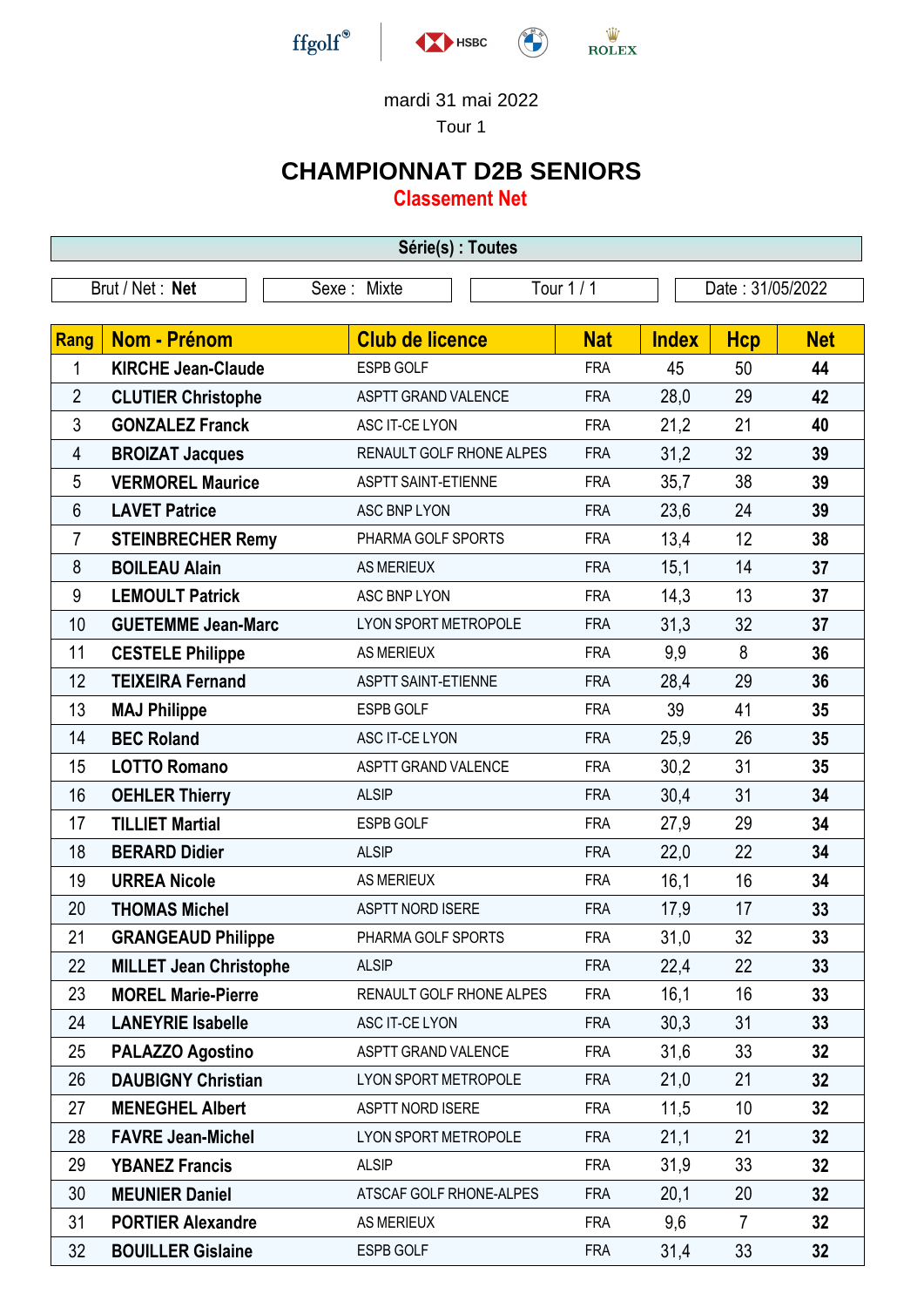| Rang | <b>Nom - Prénom</b>          | <b>Club de licence</b>          | <b>Nat</b> | <b>Index</b> | <b>Hcp</b>     | <b>Net</b> |
|------|------------------------------|---------------------------------|------------|--------------|----------------|------------|
| 33   | <b>GOMET Louis</b>           | <b>ASPTT SAINT-ETIENNE</b>      | <b>FRA</b> | 26,4         | 27             | 32         |
| 34   | <b>LAURENT Jean Marc</b>     | ASPTT GRAND VALENCE             | <b>FRA</b> | 20,2         | 20             | 32         |
| 35   | <b>VERGNOL AIMARD Corine</b> | AGJSEP DR RHONE ALPES           | <b>FRA</b> | 29,9         | 31             | 32         |
| 36   | <b>VERNHES Corine</b>        | ASPTT GRAND VALENCE             | <b>FRA</b> | 48           | 52             | 32         |
| 37   | <b>MUZARD Christophe</b>     | <b>AS MERIEUX</b>               | <b>FRA</b> | 18,9         | 18             | 31         |
| 38   | <b>DEGOTT Gabriel</b>        | ASC BNP LYON                    | <b>FRA</b> | 11,2         | 9              | 31         |
| 39   | <b>PERROT Jean-Claude</b>    | ASC IT-CE LYON                  | <b>FRA</b> | 27,6         | 28             | 31         |
| 40   | <b>BIDOUX Fabrice</b>        | PHARMA GOLF SPORTS              | <b>FRA</b> | 16,9         | 16             | 30         |
| 41   | <b>PECLIER Alain</b>         | LYON SPORT METROPOLE            | <b>FRA</b> | 18,6         | 18             | 30         |
| 42   | <b>DUONG Duc</b>             | ASPTT GRAND VALENCE             | <b>FRA</b> | 23,9         | 24             | 30         |
| 43   | <b>DESSERT Stéphane</b>      | <b>ASPTT SAINT-ETIENNE</b>      | <b>FRA</b> | 41           | 44             | 30         |
| 44   | <b>AMBROGI Max</b>           | <b>RENAULT GOLF RHONE ALPES</b> | <b>FRA</b> | 20,8         | 20             | 30         |
| 45   | <b>REMY Michel</b>           | RENAULT GOLF RHONE ALPES        | <b>FRA</b> | 30,0         | 31             | 30         |
| 46   | <b>MONIER Christian</b>      | <b>ASPTT SAINT-ETIENNE</b>      | <b>FRA</b> | 22,4         | 22             | 30         |
| 47   | <b>DELALE Serge</b>          | ASPTT NORD ISERE                | <b>FRA</b> | 9,0          | $\overline{7}$ | 29         |
| 48   | <b>MILLION Serge</b>         | ASPTT SAINT-ETIENNE             | <b>FRA</b> | 15,9         | 15             | 29         |
| 49   | <b>NIVOLLET Jean-Paul</b>    | RENAULT GOLF RHONE ALPES        | <b>FRA</b> | 18,0         | 17             | 29         |
| 50   | <b>DURAND Murielle</b>       | ASPTT GRAND VALENCE             | <b>FRA</b> | 26,6         | 27             | 29         |
| 51   | <b>HECKER Alain</b>          | PHARMA GOLF SPORTS              | <b>FRA</b> | 31,9         | 33             | 29         |
| 52   | <b>ZAKARIAN Alain</b>        | RENAULT GOLF RHONE ALPES        | <b>FRA</b> | 17,3         | 16             | 29         |
| 53   | <b>DENIZOU Jean Pierre</b>   | AS FRAMATOME LYON               | <b>FRA</b> | 32,8         | 34             | 29         |
| 54   | <b>CREPIN Michel</b>         | PHARMA GOLF SPORTS              | <b>FRA</b> | 16,1         | 15             | 28         |
| 55   | <b>CURAT Pascal</b>          | ATSCAF GOLF RHONE-ALPES         | <b>FRA</b> | 21,8         | 21             | 28         |
| 56   | <b>BIGOT Fabrice</b>         | AGJSEP DR RHONE ALPES           | <b>FRA</b> | 18,8         | 18             | 28         |
| 57   | <b>PERIOL Cyril</b>          | <b>AS MERIEUX</b>               | <b>FRA</b> | 24,5         | 25             | 28         |
| 58   | <b>HERNANDEZ Jacques</b>     | <b>RENAULT GOLF RHONE ALPES</b> | <b>FRA</b> | 27,2         | 28             | 28         |
| 59   | <b>BARDAKOFF Eric</b>        | PHARMA GOLF SPORTS              | <b>FRA</b> | 12,9         | 11             | 28         |
| 60   | <b>VALENTIN Didier</b>       | <b>AS MERIEUX</b>               | <b>FRA</b> | 31,1         | 32             | 28         |
| 61   | <b>CERESA Christophe</b>     | ASC IT-CE LYON                  | <b>FRA</b> | 29,9         | 31             | 27         |
| 62   | <b>CLANET Max</b>            | <b>AS MERIEUX</b>               | <b>FRA</b> | 16,0         | 15             | 27         |
| 63   | <b>VINCENT Serge</b>         | <b>ALSIP</b>                    | <b>FRA</b> | 24,1         | 24             | 27         |
| 64   | <b>LOCATELLI Thierry</b>     | LYON SPORT METROPOLE            | <b>FRA</b> | 24,2         | 24             | 27         |
| 65   | <b>POUZET Solange</b>        | ASC BNP LYON                    | <b>FRA</b> | 27,3         | 28             | 27         |
| 66   | <b>TILLIET Marie Clai</b>    | <b>ESPB GOLF</b>                | <b>FRA</b> | 42           | 45             | 27         |
| 67   | <b>GARCIA Alain</b>          | ASPTT GRAND VALENCE             | <b>FRA</b> | 22,8         | 23             | 26         |
| 68   | <b>GARNIER Christian</b>     | ASPTT GRAND VALENCE             | <b>FRA</b> | 28,5         | 29             | 26         |
| 69   | <b>VERGNOL Gabriel</b>       | AGJSEP DR RHONE ALPES           | <b>FRA</b> | 22,9         | 23             | 26         |
| 70   | <b>ALLARD Philippe</b>       | AS FRAMATOME LYON               | <b>FRA</b> | 29,0         | 30             | 26         |
| 71   | <b>ROCHE Claude</b>          | <b>ASPTT SAINT-ETIENNE</b>      | <b>FRA</b> | 23,3         | 23             | 26         |
| 72   | <b>THERBY Philippe</b>       | ASC IT-CE LYON                  | <b>FRA</b> | 26,8         | 27             | 26         |
| 73   | <b>DURAND Laurent</b>        | <b>ASPTT GRAND VALENCE</b>      | <b>FRA</b> | 34,1         | 36             | 26         |
| 74   | <b>SEGER Jean</b>            | ASC BNP LYON                    | <b>FRA</b> | 23,8         | 24             | 26         |
| 75   | <b>JACQUET Claude</b>        | ASC IT-CE LYON                  | <b>FRA</b> | 39           | 43             | 26         |